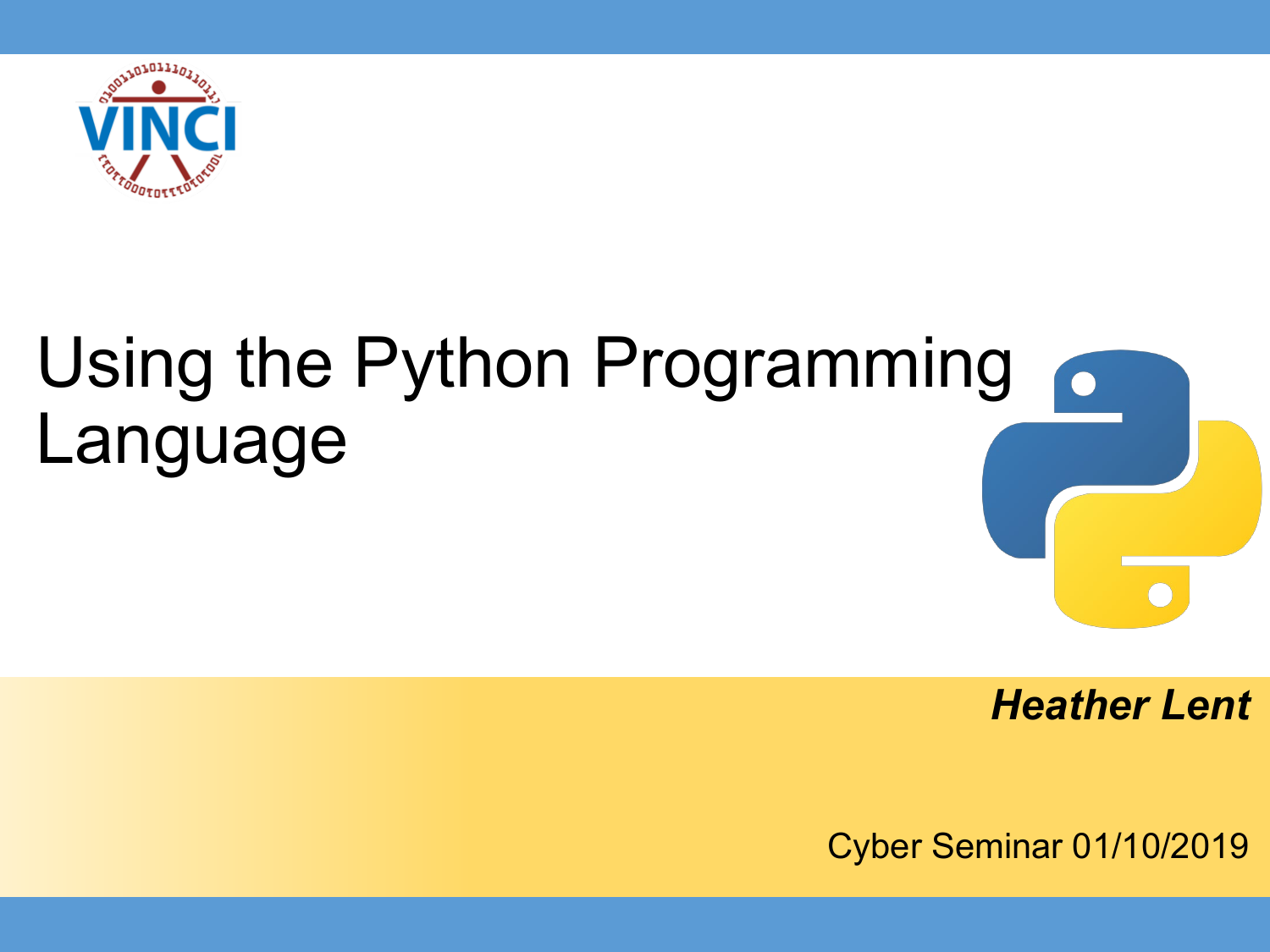- Do you have previous programming experience?
	- No, Python will be my first programming language.
	- Yes, I have a little experience.
	- Yes, I have a lot of experience.
	- Other (please comment in the chat)
- Why are you interested in learning about Python?
	- I want to learn how to write my own programs.
	- I want my research group to use Python for analytics.
	- I heard Python is popular and I want to know why.
	- Other (please comment in the chat)

# Poll Questions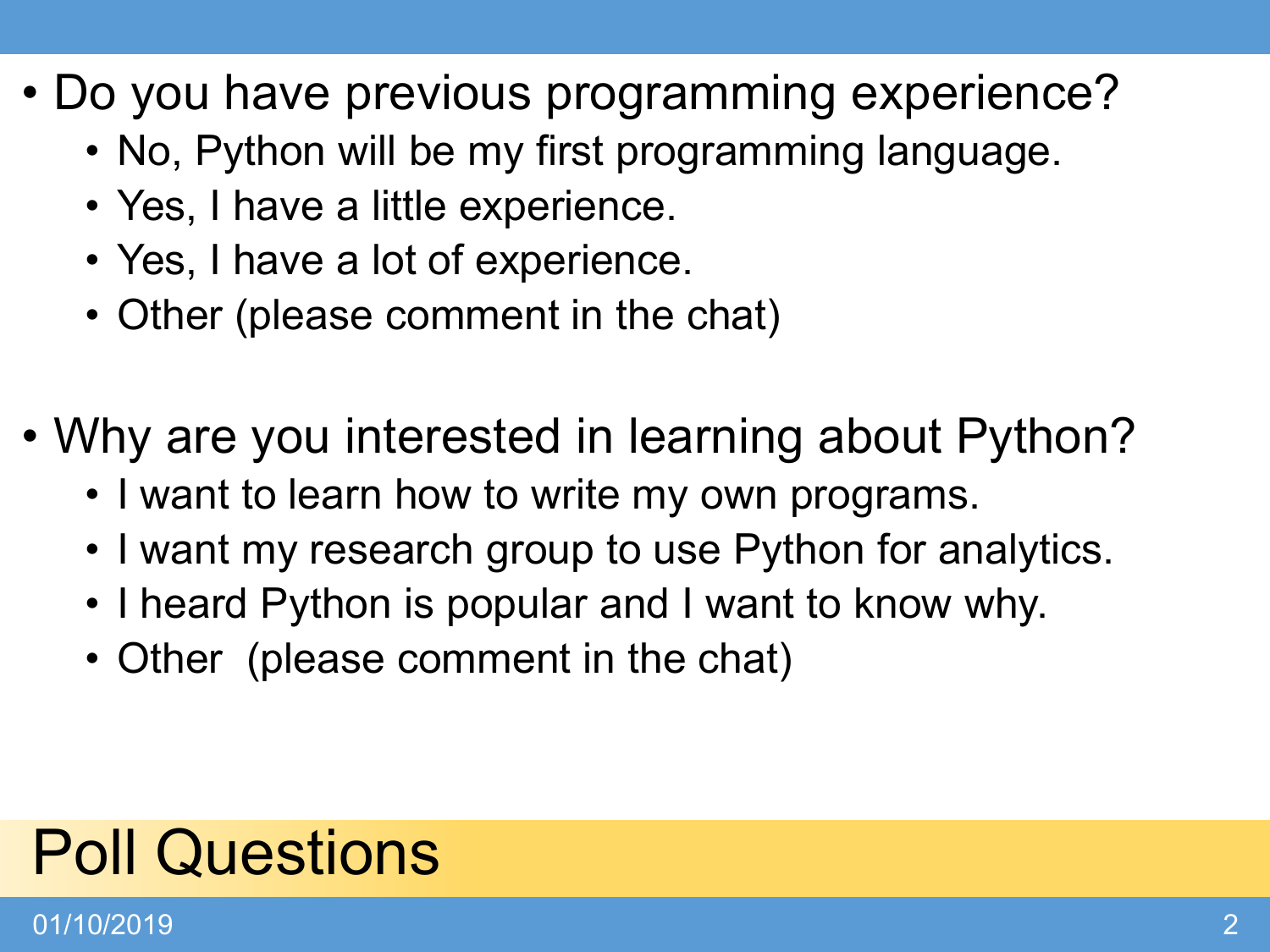- Speaker introduction
- What is Python?
- Why should I care about Python?
- What are some things I can do with Python?
- How do I write Python code?
- What are some good tips for beginners?
- Questions/Discussion

# Today's Talk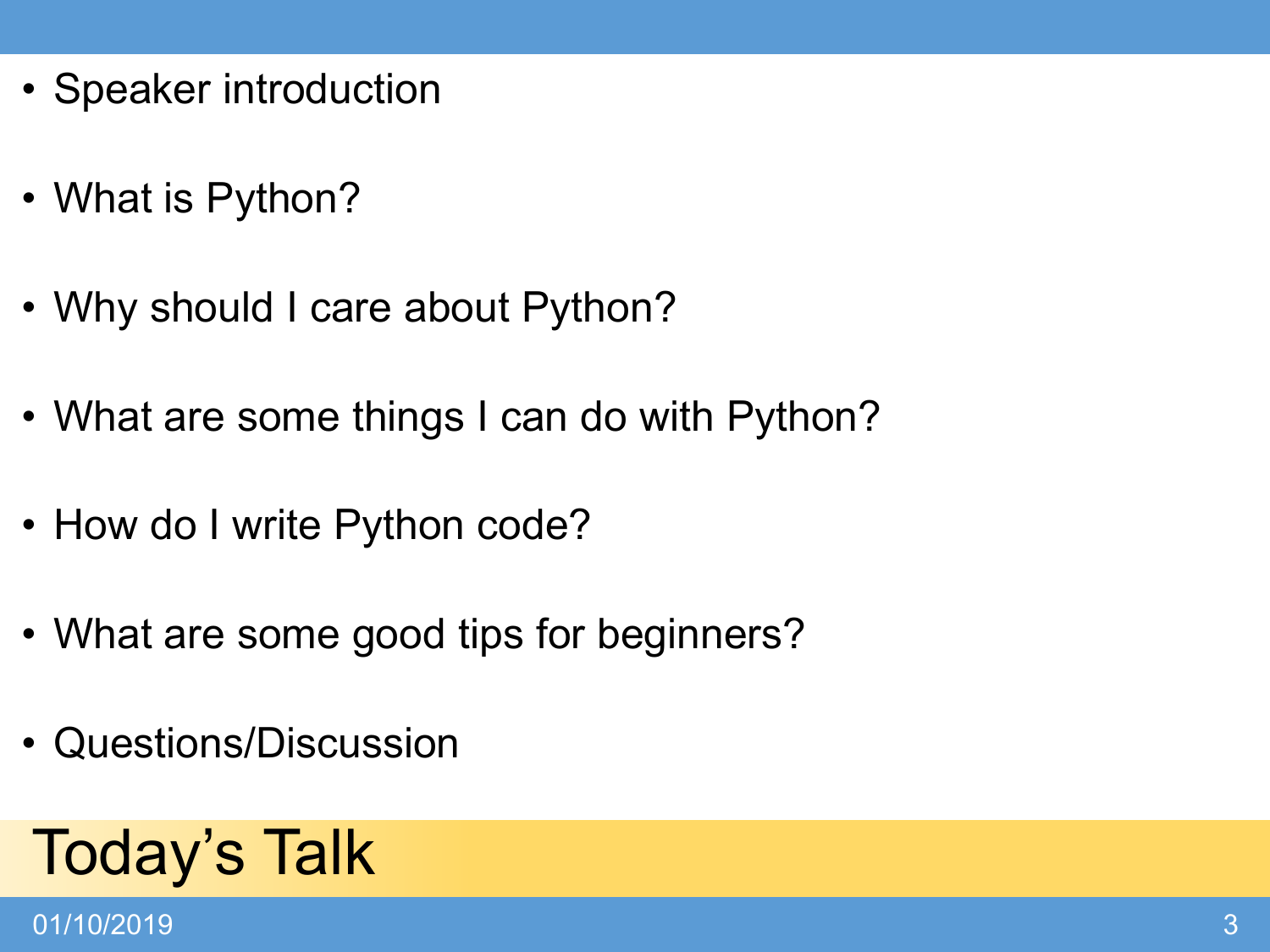- **(2018 - now)** Natural Language Processing (NLP) Specialist with **VINCI!**
- **(2016 - 2018)** Research Specialist at University of Arizona
	- Worked with Python every day
	- Presenter and active member of Tucson Python Meetup
	- Volunteered with Software Carpentry Foundation and other education outreach efforts
- **(2016)** M.S. in Human Language Technology
- **(2014)** Started using Python for NLP & Computational **Linguistics**
- **(Pre-2014)** Sad person using Perl for CompLing (sorry to any Perl fans...)

### About me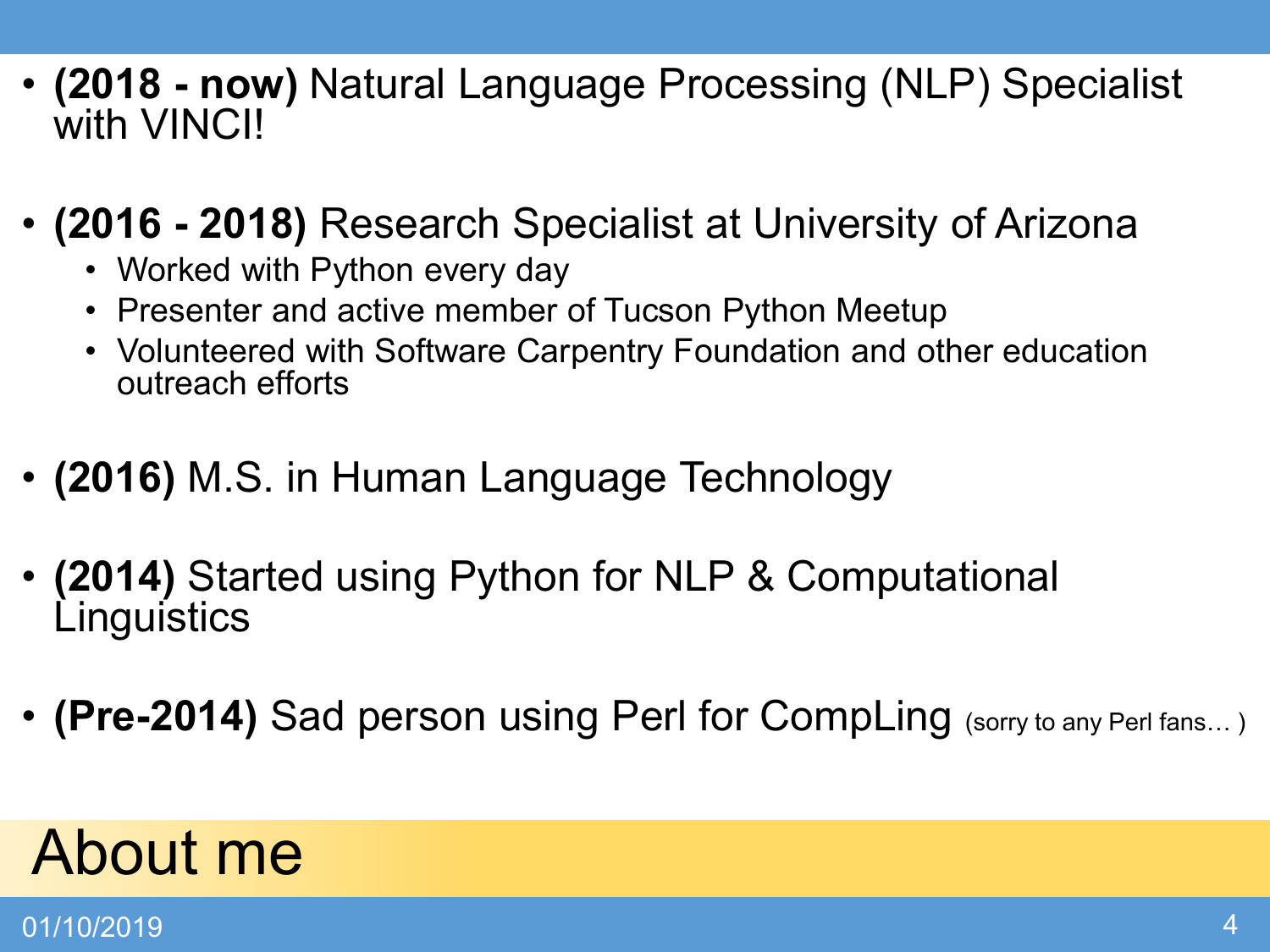- A programming language
- Released in 1991
- High level
	- E.g. Dynamic typing, cycle-detecting garbage collection
- Interpretive language\*
	- You don't need to compile it, like Java
- Flexible programming paradigms\*
	- Imperative, Object Oriented, Functional
- Plays nicely with C
	- This helps scale things

# What is Python?

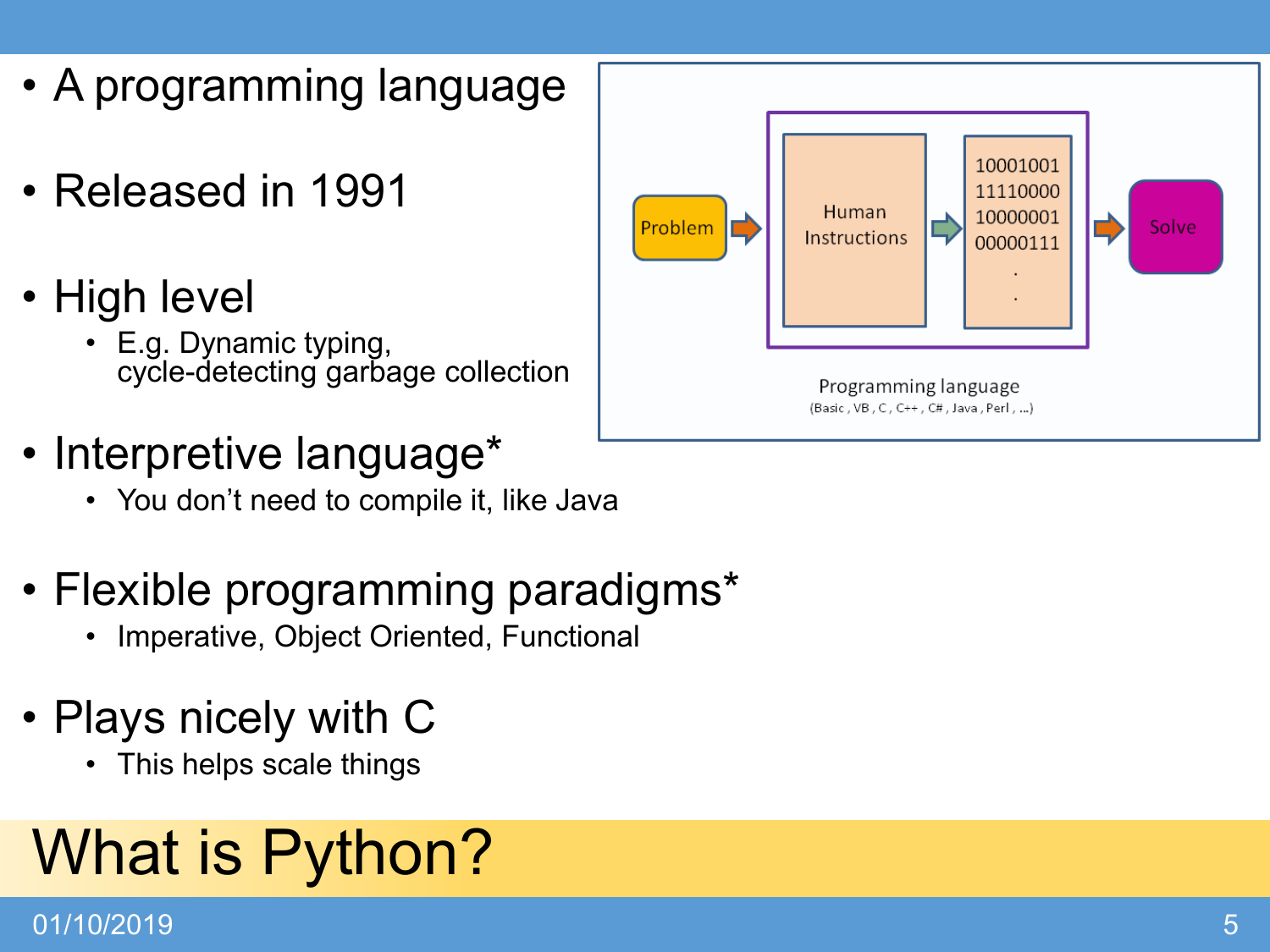#### 01/10/2019

# Why Python?

#### [1]<https://stackoverflow.blog/2017/09/06/incredible-growth-python/>



• "Python has a solid claim to being the fastest-growing major programming language"

#### 6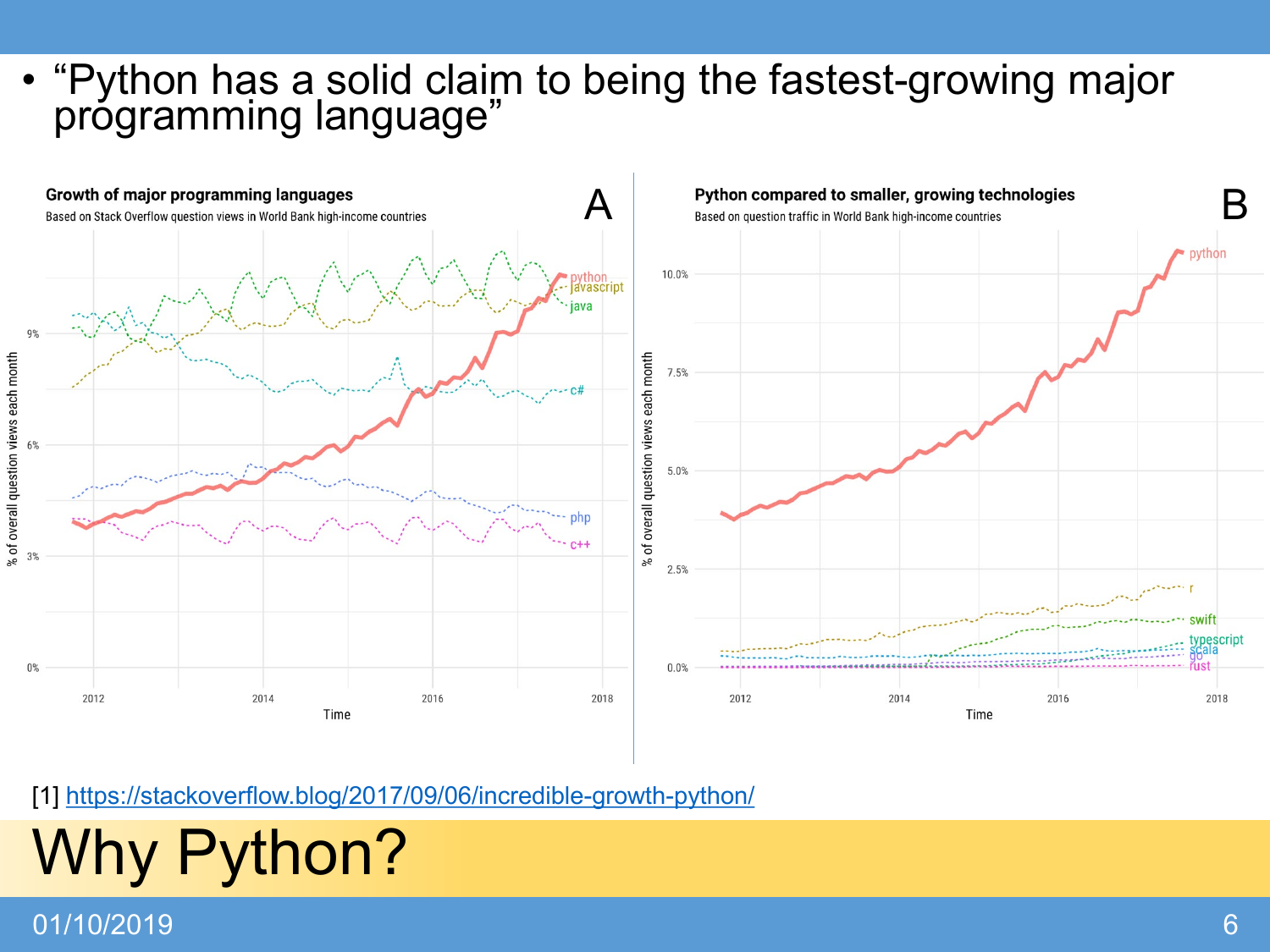# **GitHub**

#### **Top languages** over time

You're coding on GitHub in hundreds of programming languages, but JavaScript still has the most contributors in public and private repositories, organizations of all sizes, and every region of the world.

This year, TypeScript shot up to #7 among top languages used on the platform overall, after making its way in the top 10 for the first time last year. TypeScript is now in the top 10 most used languages across all regions GitHub contributors come from-and across private, public, and open source repositories. \*



[2] <https://octoverse.github.com/projects#languages>

# Why Python?

01/10/2019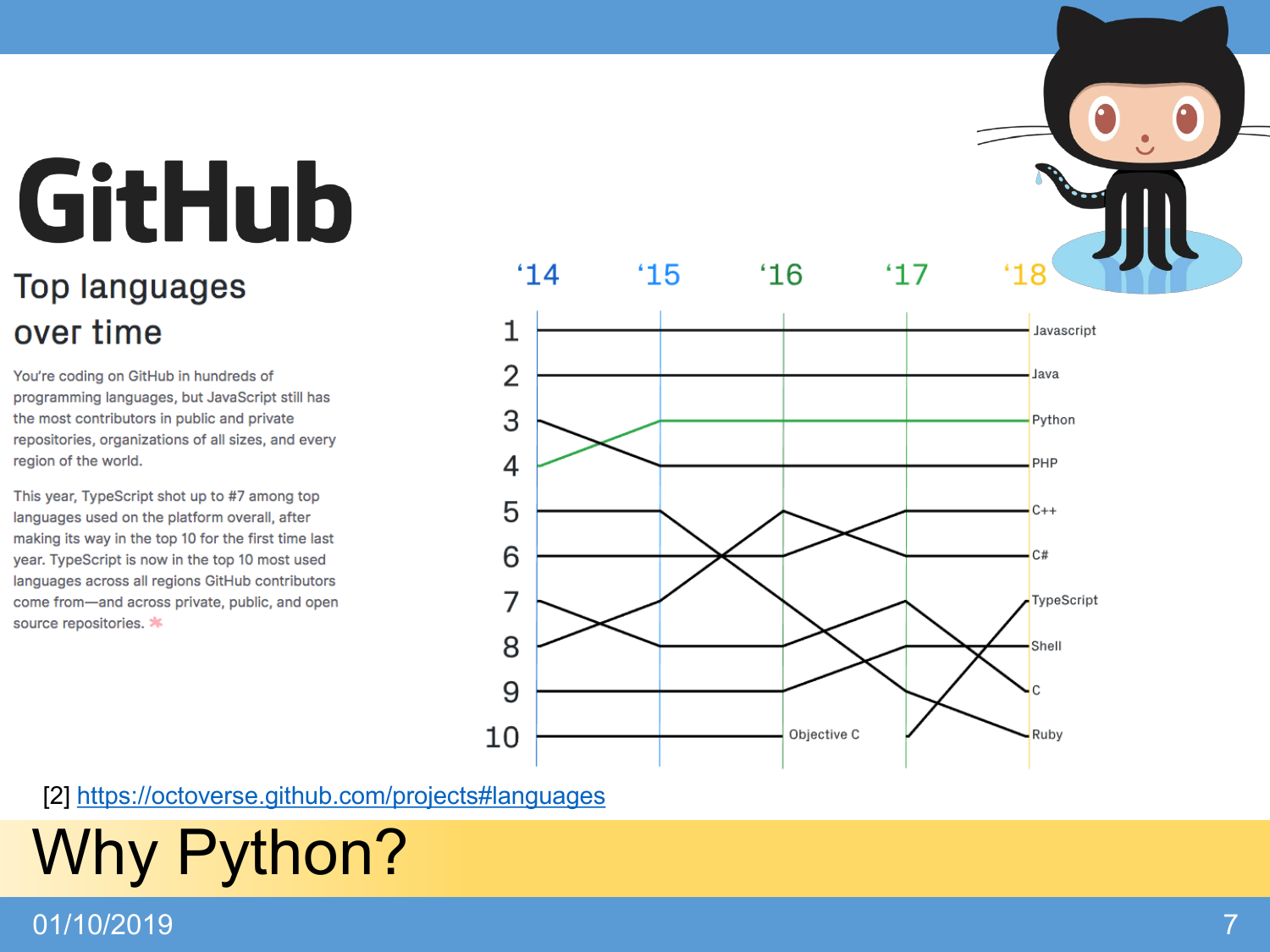#### Simple syntax

| Python                                                          | <b>Other language</b>                               |
|-----------------------------------------------------------------|-----------------------------------------------------|
| if a is not $5:$                                                | if $(a != 5)$ {                                     |
| if $a$ is $5:$                                                  | if $(a == 5)$ {                                     |
| while ( $\alpha$ is True and $\beta$ is False) :<br>python code | while ( $a == true$ && $b == false$ )<br>other code |
| while (a is True or B is False) :                               | while $(a == true \mid b == false)$ {               |
| print "hi there"                                                | console.log("hi there")                             |
| not penjee.isWater(ahead)                                       | ! penjee.isWater(ahead)                             |

• High power scientific frameworks



### Why Is Python Popular?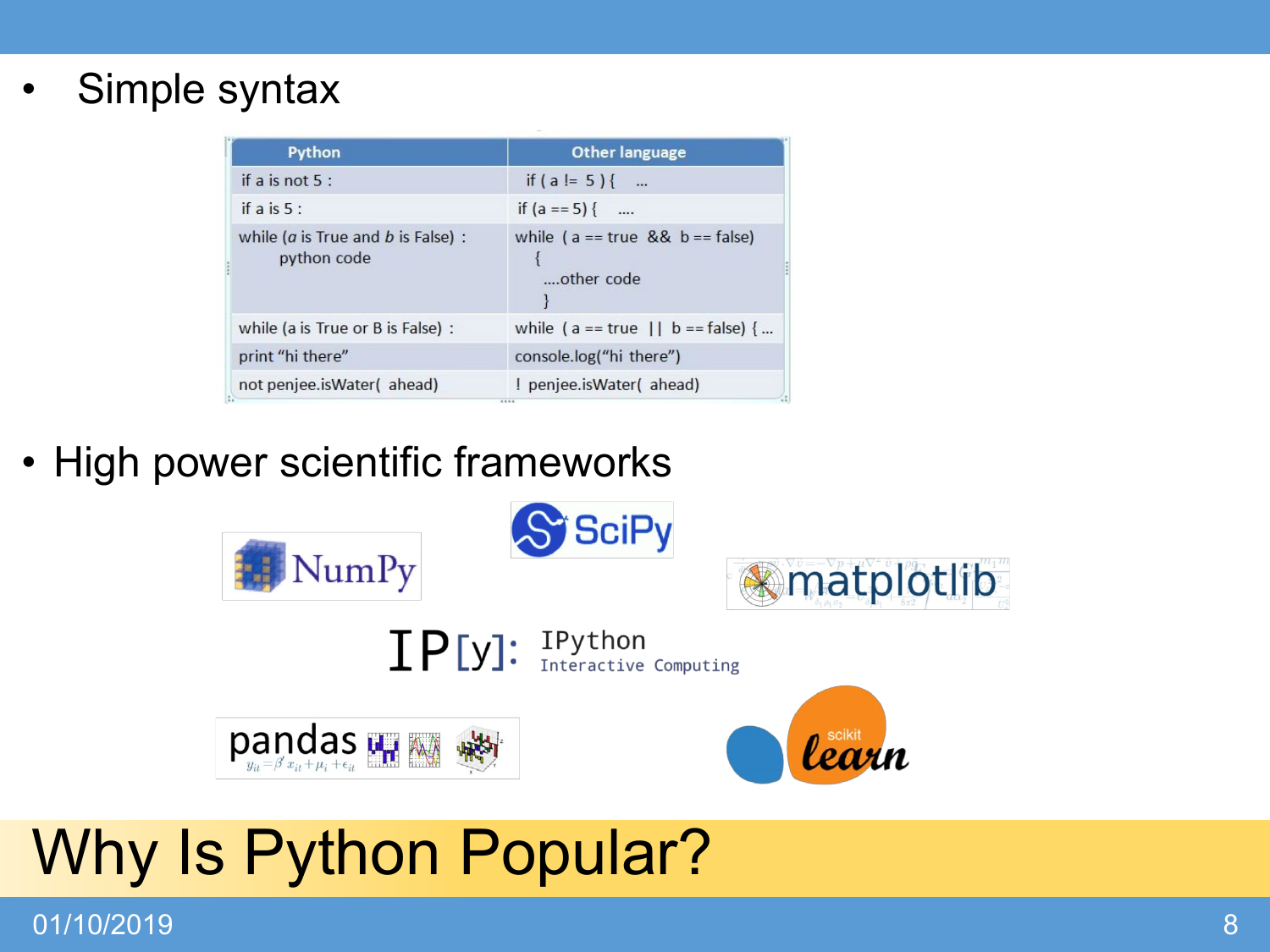- Data analysis & data mining
- Data visualization
- Read and write to databases
- Natural language processing / text processing
- Machine learning
- Much more!

### How you might use Python for research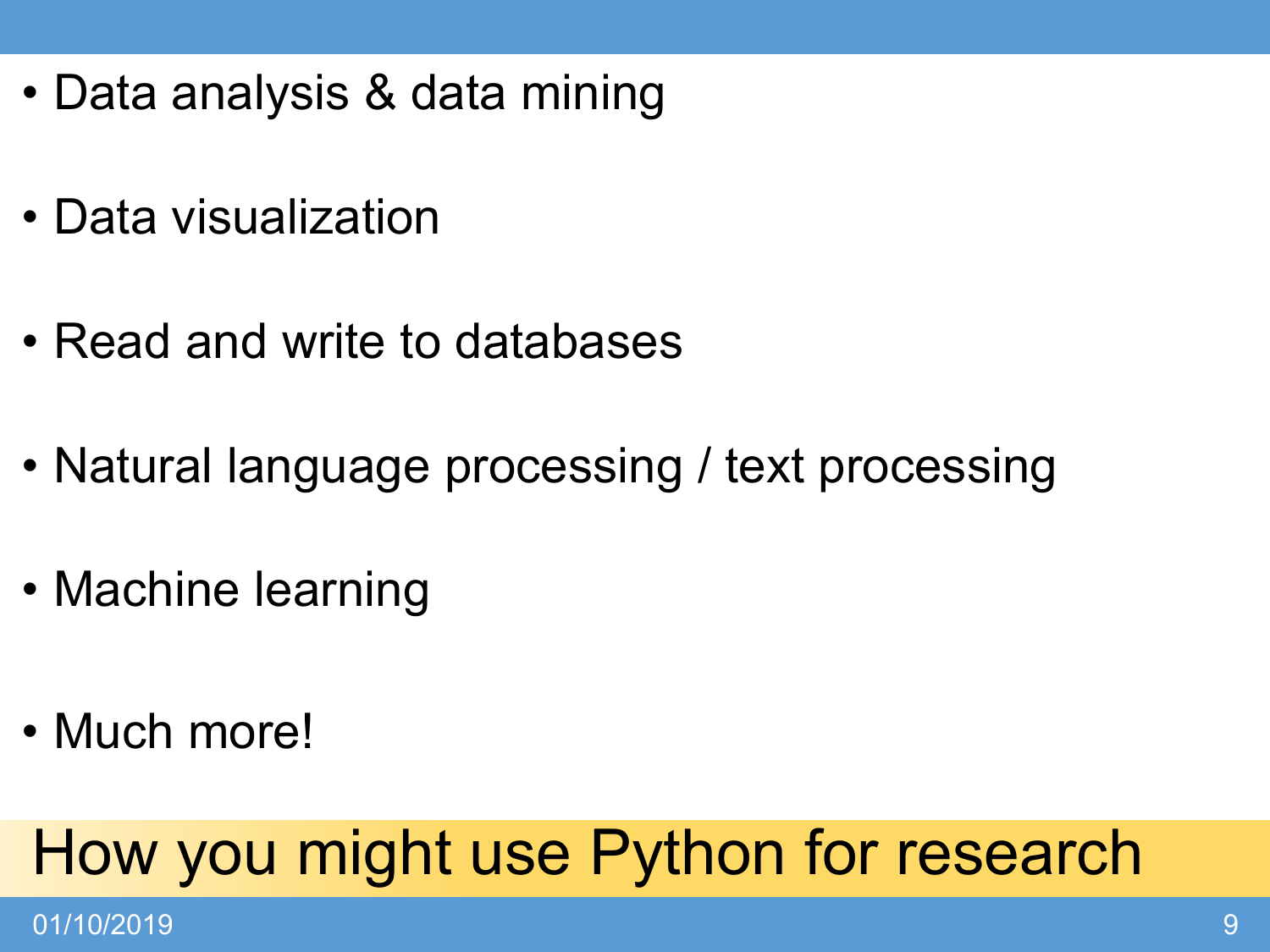- Python installation
	- Many computers now come with Python pre-installed
	- Anaconda
- A shell of your choice
	- This is how you will **execute** Python code
	- Terminal, GitBash, Powershell, etc.

- Text Editor or IDE
	- This is where you will **write** Python code
	- Sublime, Notepad++, PyCharm, etc.

### What do I need to get started?



| 54 |                                                                     |        |
|----|---------------------------------------------------------------------|--------|
| 55 | class Revision(object):                                             |        |
| 56 | ---                                                                 |        |
| 57 | Represents one revision of a page.                                  |        |
| 58 | This is useful for editing particular revision of pages or creating |        |
| 59 | new revisions. It's also used for the diff system and the revision  |        |
| 60 | log.                                                                |        |
| 61 |                                                                     |        |
| 62 | $query = session, query property()$                                 |        |
| 63 |                                                                     |        |
| 64 | def init (self page text change note=", timestamp=None):            |        |
| 65 | if isinstance(page, (int, Long)):                                   |        |
| 66 | $self.parse$ $id = page$                                            |        |
| 67 | else.                                                               |        |
| 68 | $self.parse = page$                                                 |        |
| 69 | $self.text = text$                                                  |        |
| 78 | self.change note = change note                                      |        |
| 71 | self.timestamp = timestamp or datetime.utcnow()                     |        |
| 72 |                                                                     |        |
| 73 | $def$ render(self):                                                 |        |
| 74 | """Render the page text into a genshi stream."""                    |        |
| 75 | return parse creole(self.text)                                      |        |
| 76 |                                                                     |        |
| 77 | $def$ repr $(self)$ :                                               |        |
| 78 | return '<%s %r:%r>' % (                                             |        |
| 79 | self.__class__._name__,                                             |        |
| 80 | self.page_id,                                                       |        |
| 81 | self.revision id                                                    |        |
| 82 |                                                                     |        |
| 02 | -- INSERT -- 1ine 73 Column 22<br>Spaces: 4                         | Python |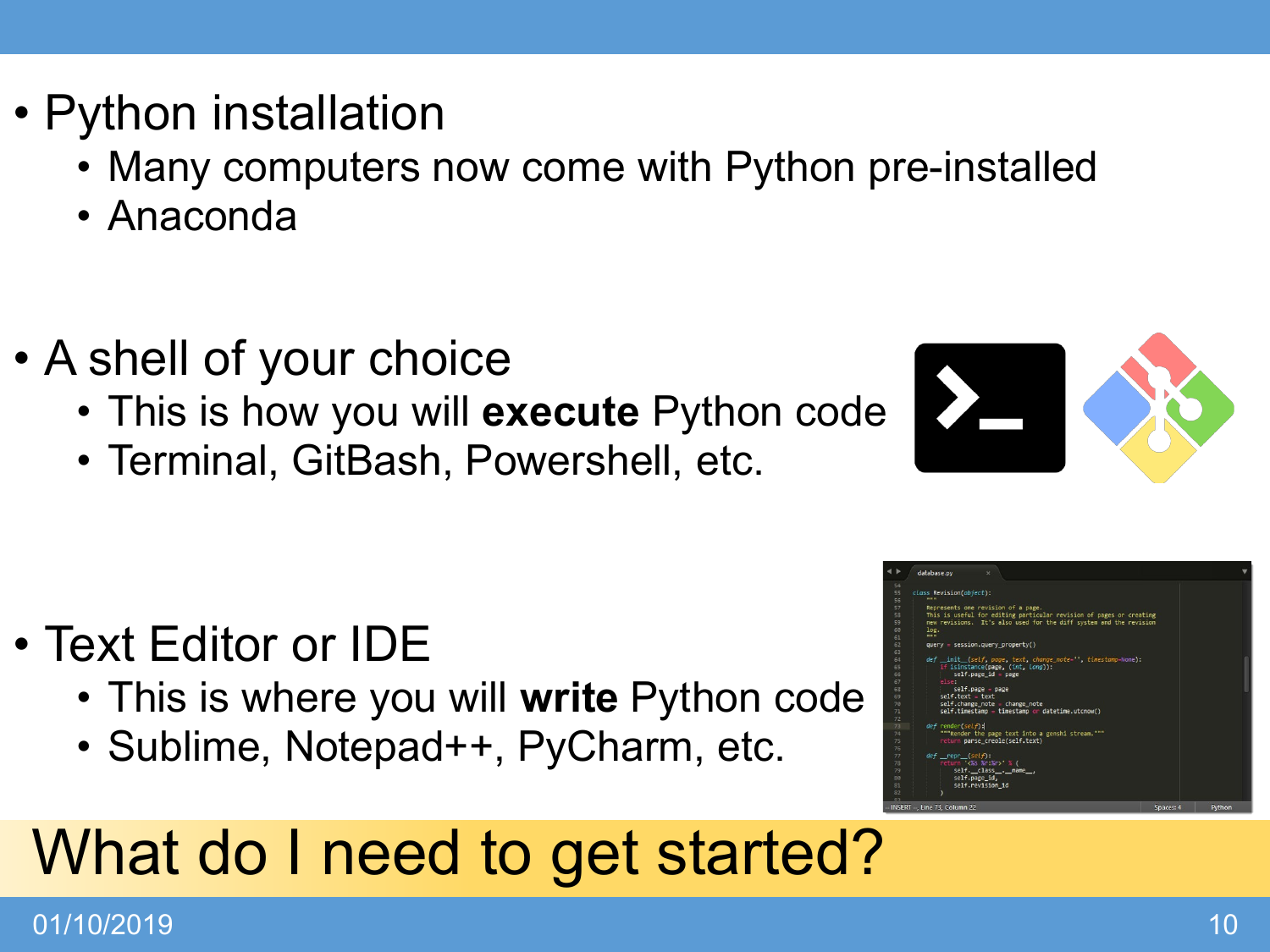#### $\hat{p}$  heatherlent — python — 80×11

```
im-epi291:~ heatherlent$ python
Python 3.6.4 | Anaconda, Inc. | (default, Jan 16 2018, 12:04:33)
[GCC 4.2.1 Compatible Clang 4.0.1 (tags/RELEASE_401/final)] on darwin
Type "help", "copyright", "credits" or "license" for more information.
[>>> print("Hello, world")
Hello, world
[>>> message = "Hello, VINCI"
[>>> print(message)
Hello, VINCI
\rightarrow >> \Box
```
### Hello, World (1)

01/10/2019 11

 $\bullet$  0 0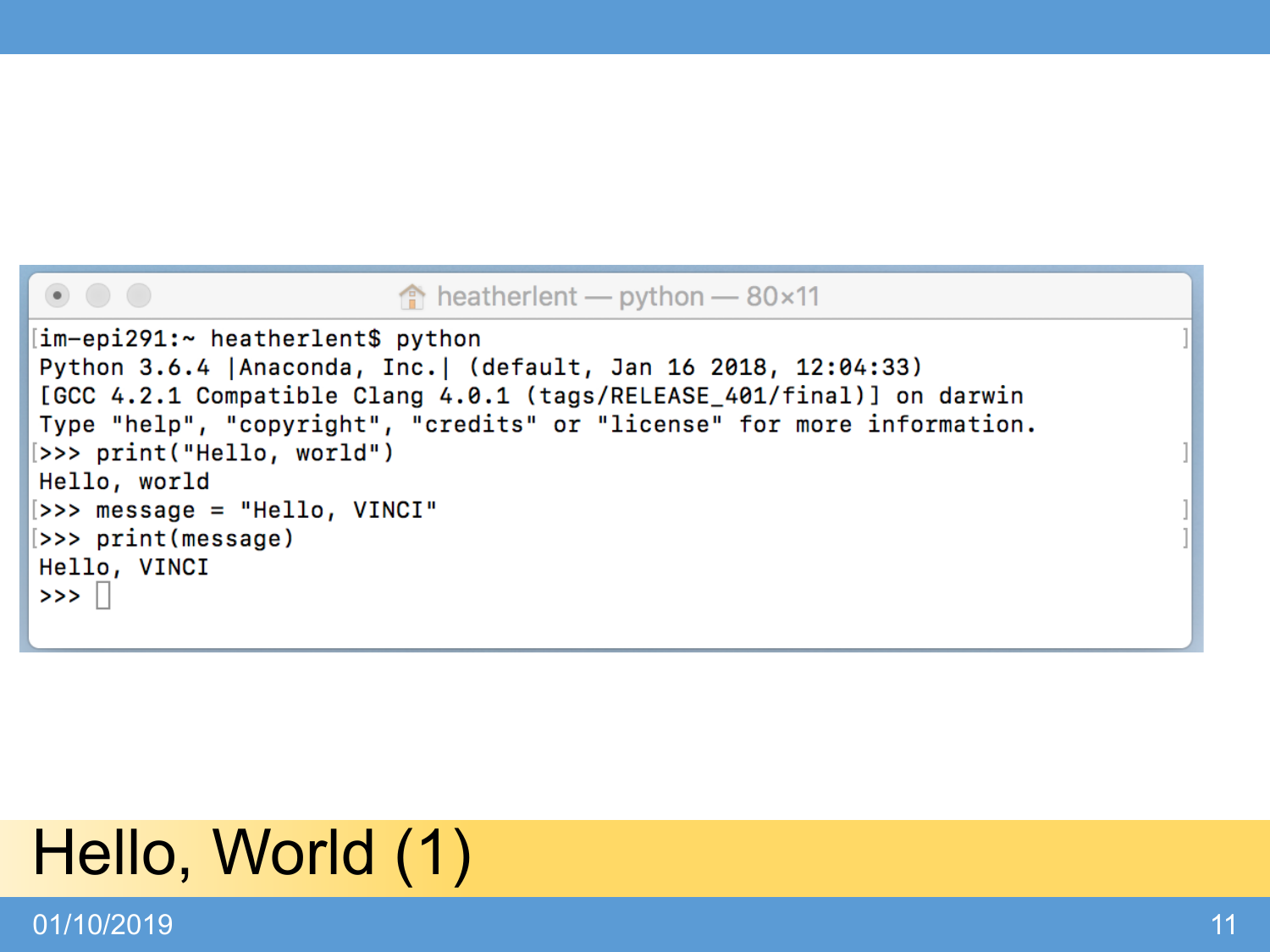```
\bullet \bullet \bullet heatherlent — IPython: Users/heatherlent — ipython — 80×14
[im-epi291:~ heatherlent$ ipython
Python 3.6.4 | Anaconda, Inc. | (default, Jan 16 2018, 12:04:33)
Type 'copyright', 'credits' or 'license' for more information
IPython 6.2.1 -- An enhanced Interactive Python. Type '?' for help.
[In [1]: print("Hello, World")
Hello, World
[In [2]: message = "Hello, Vinci"[In [3]: print(message)]Hello, Vinci
In [4]:
```
### Hello, World (2)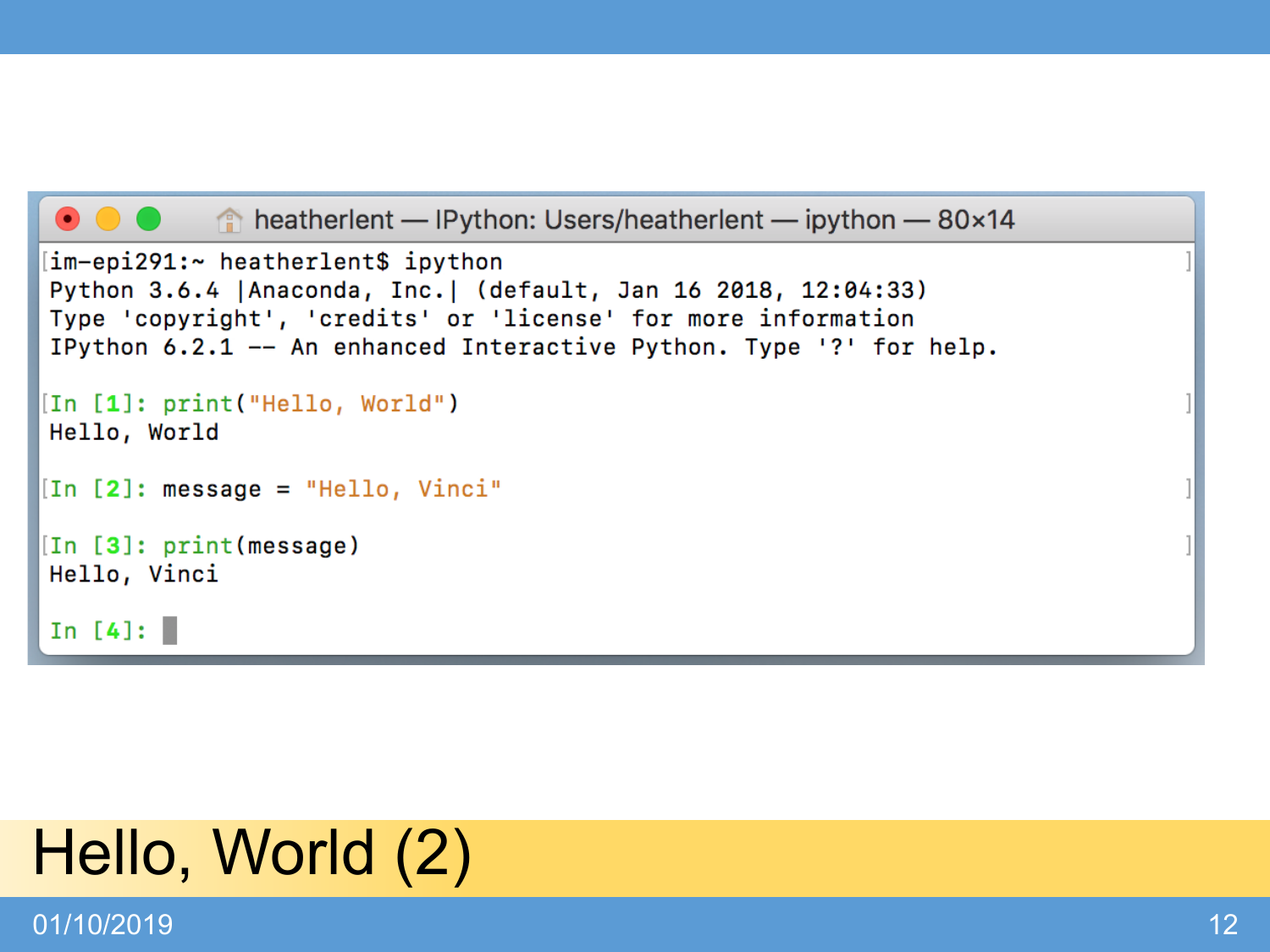### **String**

myString = "A string is in quotes. Usually text. Can contain numbers 123, and symbols!"

### **Int**

 $myInteger = 3$ 

### **List**

myListOfStrings = ["one", "two", "three"]  $myListOfInts = [1, 2, 3, 4]$ 

**Dictionary** (value, key pairs) myDictionary =  $\{$ "one": 1, "two": 2}

### Variables and types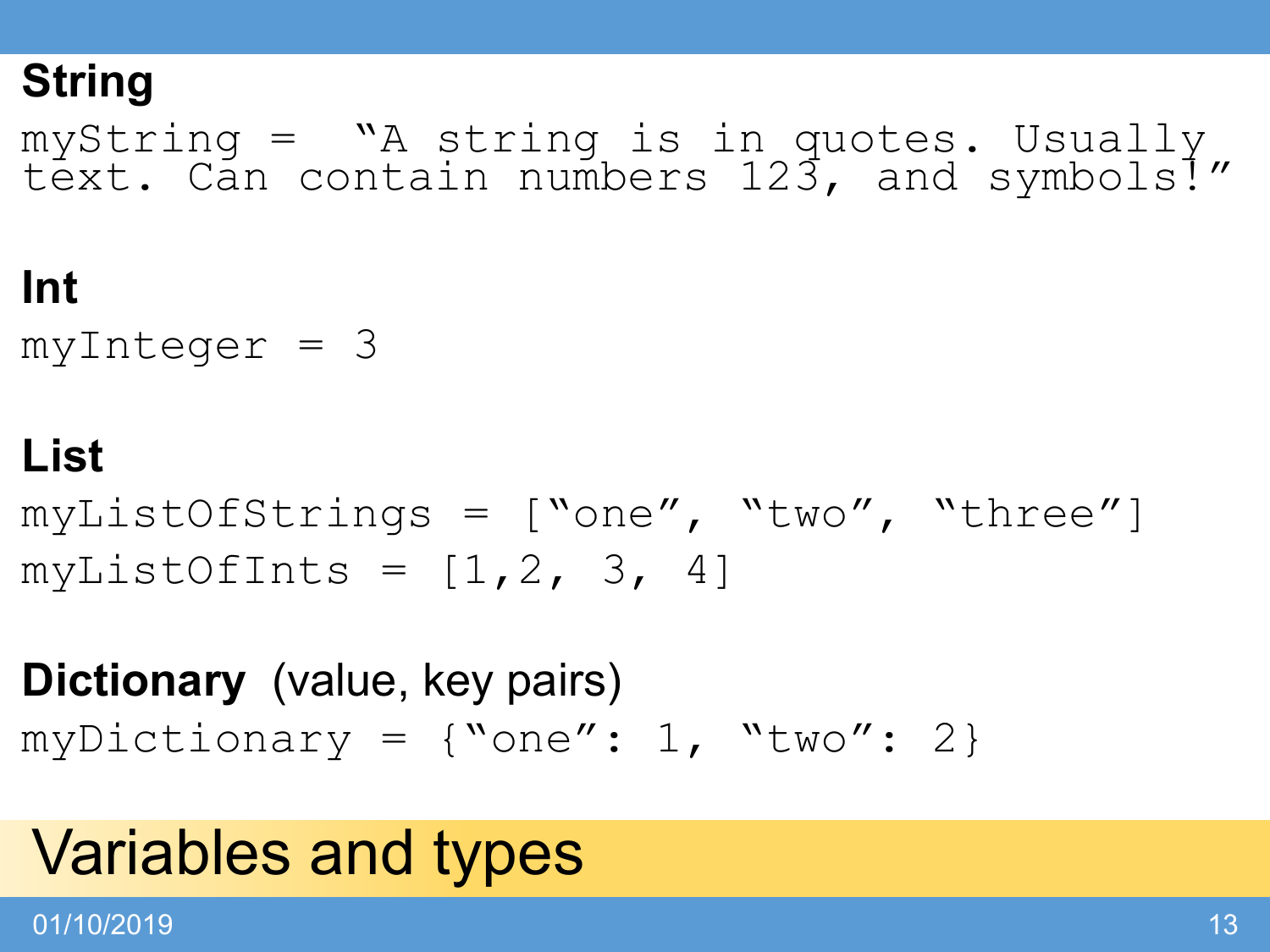### if (elif, else)

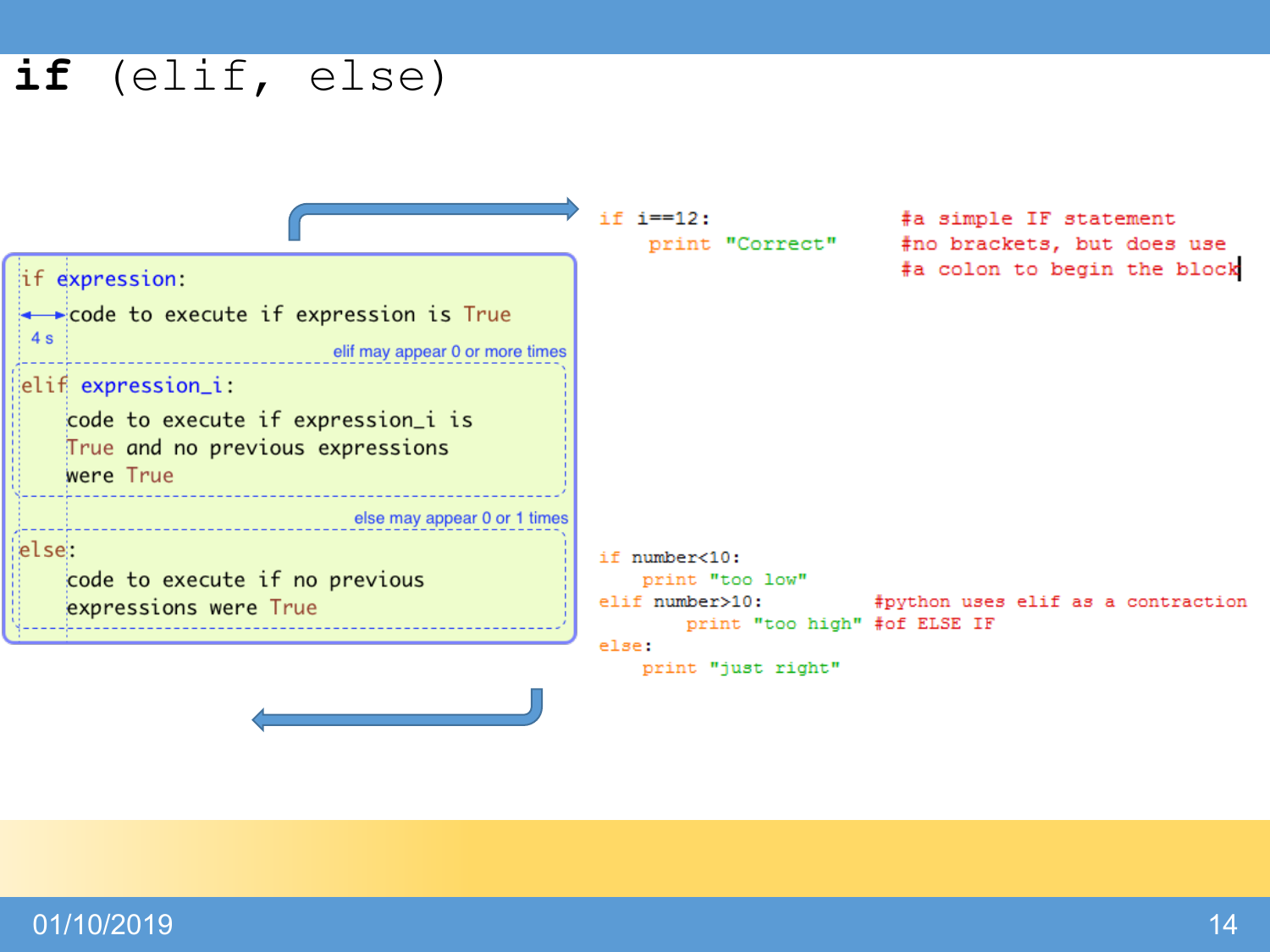#### for

```
seq = [18, 20, 32]
for each x of seq
   print x
end
   18
         20
              32
      print
```

```
>>> cities = ['New York', 'Berlin', 'Seoul', 'London', 'Moscow', 'Tucson']
>>> for myCities in cities:
        print (myCities)
. . .
New York
Berlin
Seoul
London
Moscow
Tucson
>>> message = 'Hello'
>>> for i in message:
        print (i)
. . .
\sim 100н
e
ι
ι
0
\gg
```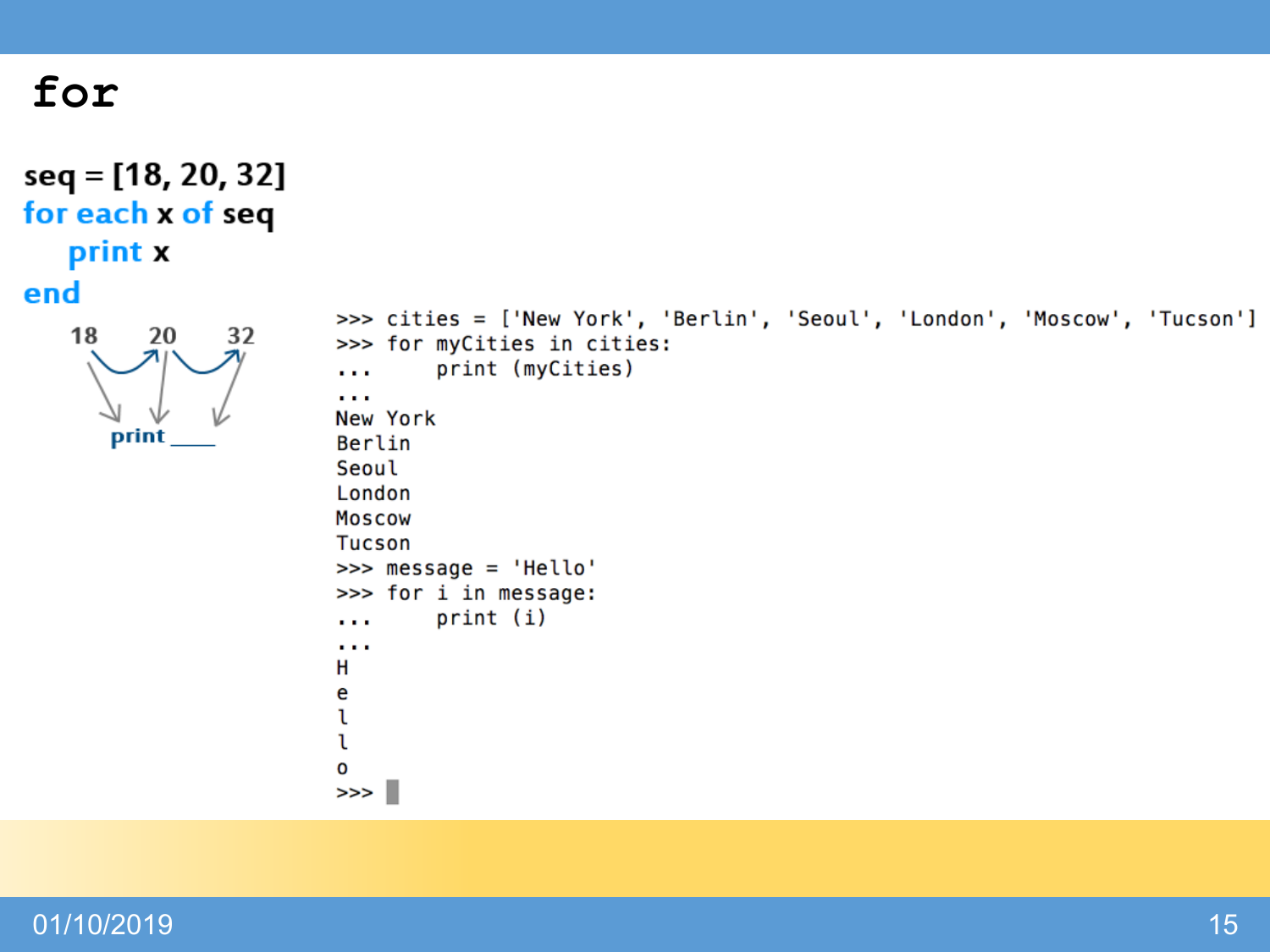#### while





#### 01/10/2019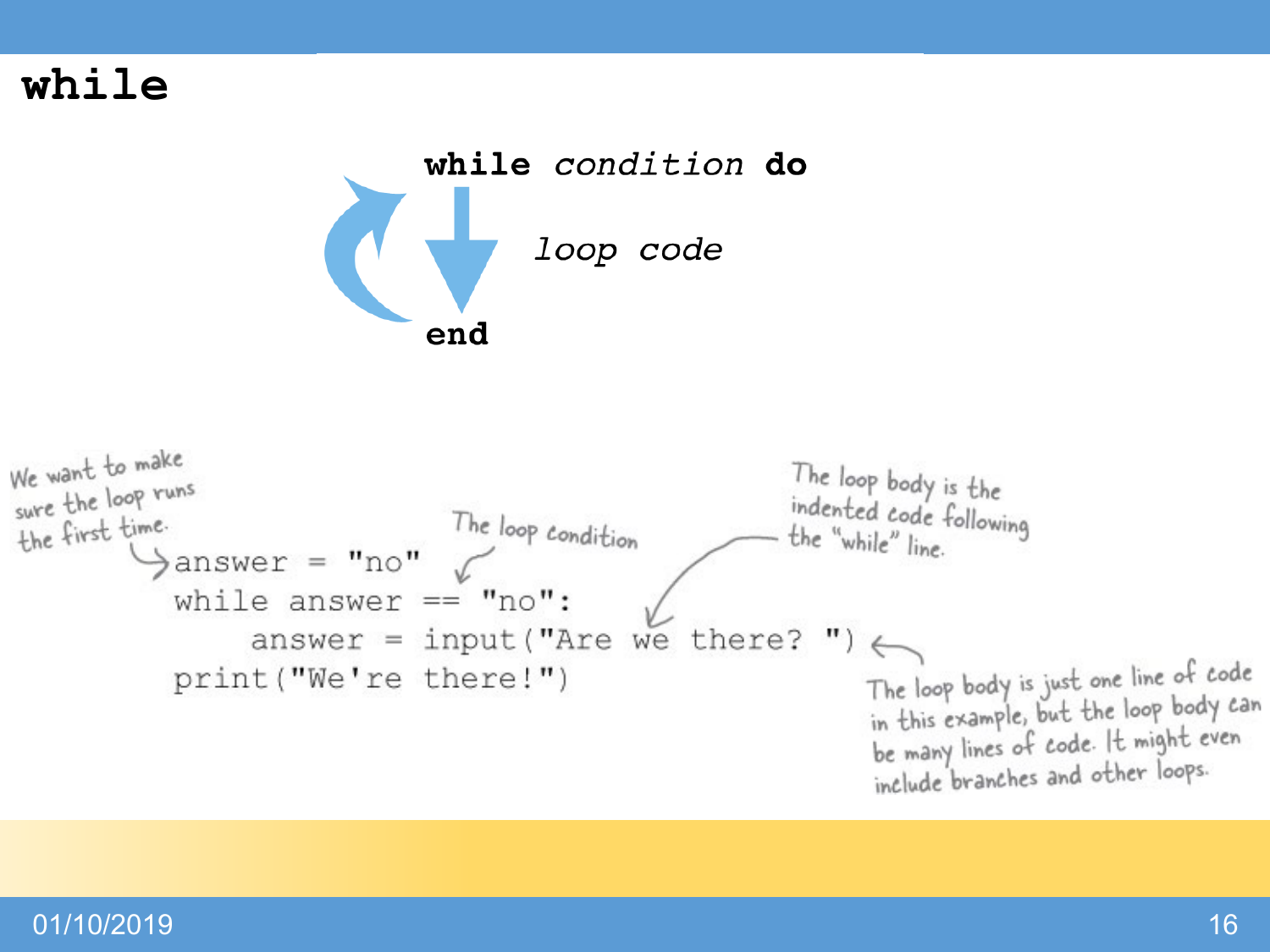# **Demonstration**

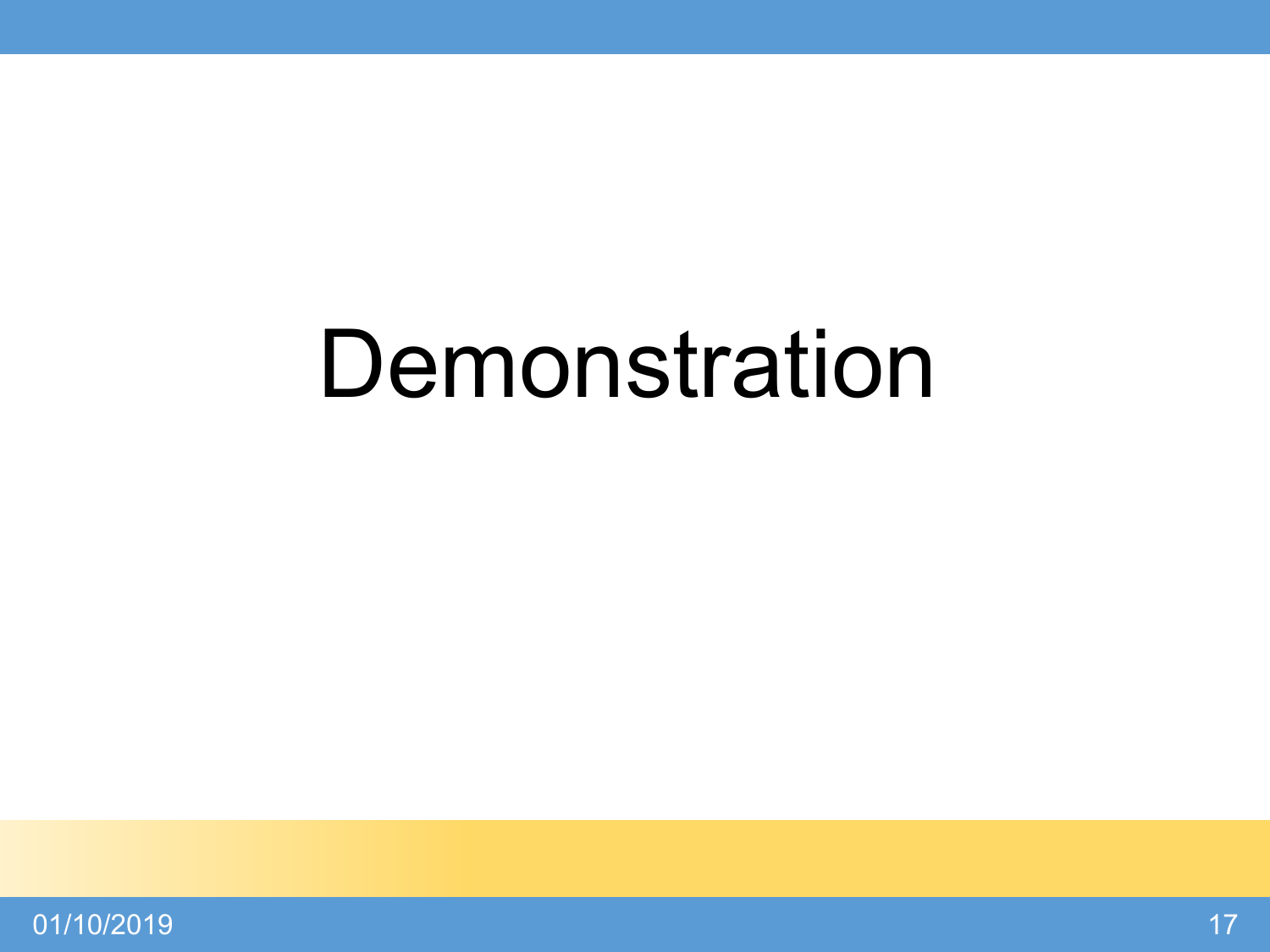- Python distribution? Anaconda
- Python 2 or Python 3?
	- <https://pythonclock.org/>
- Play with iPython
- Google your errors
- Get comfortable with Python documentation
- Check out VA Pulse for Python in VINCI
- Learn some Bash scripting and Git

# My Tips for Beginners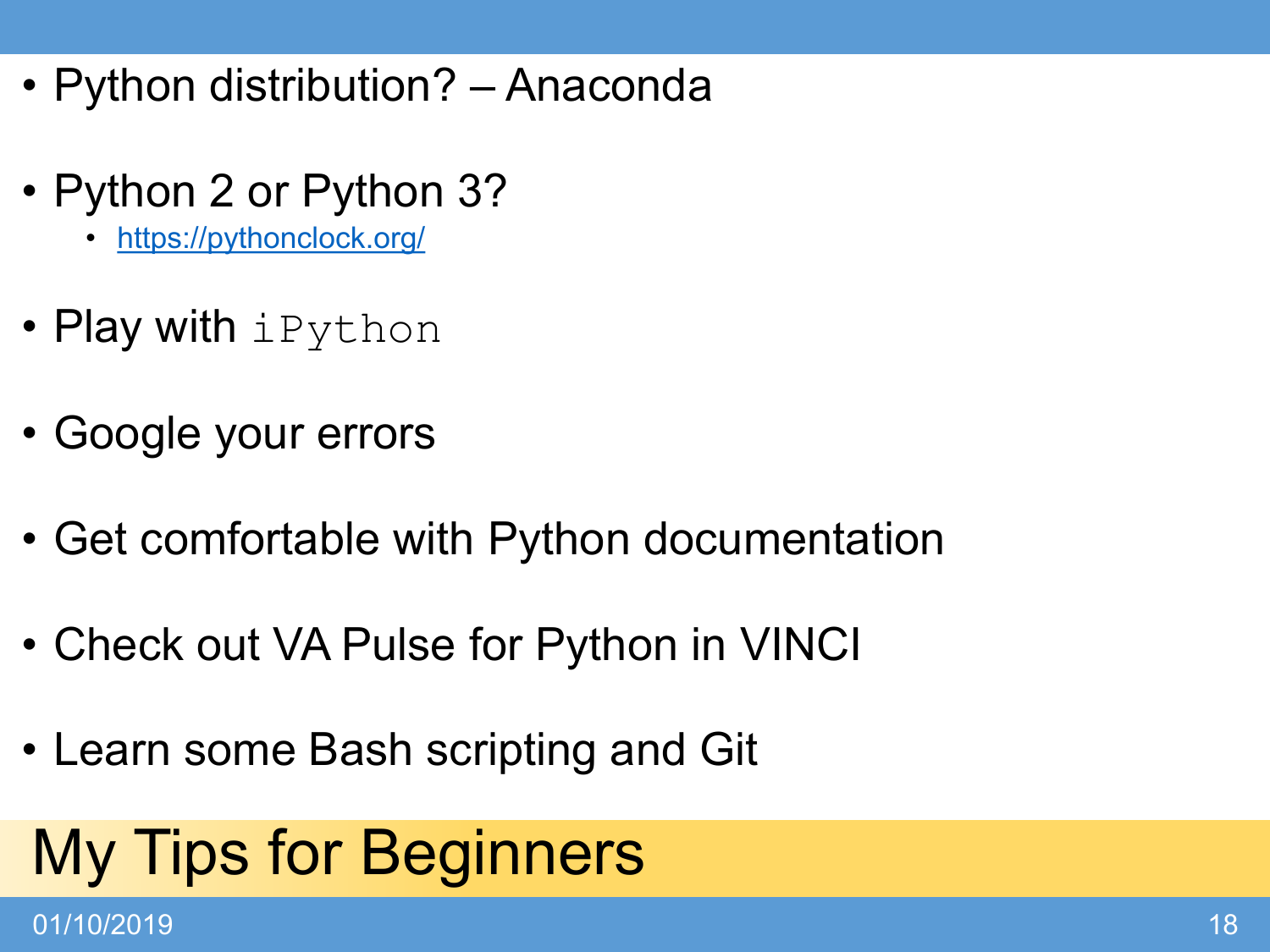- Google
- Stack Overflow ([https://stackoverflow.com/\)](https://stackoverflow.com/)
- Sentdex [\(https://www.youtube.com/user/sentdex](https://www.youtube.com/user/sentdex))
- O'Reilly books [\(https://www.oreilly.com/programming/free/python-for](https://www.oreilly.com/programming/free/python-for-scientists.csp)scientists.csp)

### Additional Resources